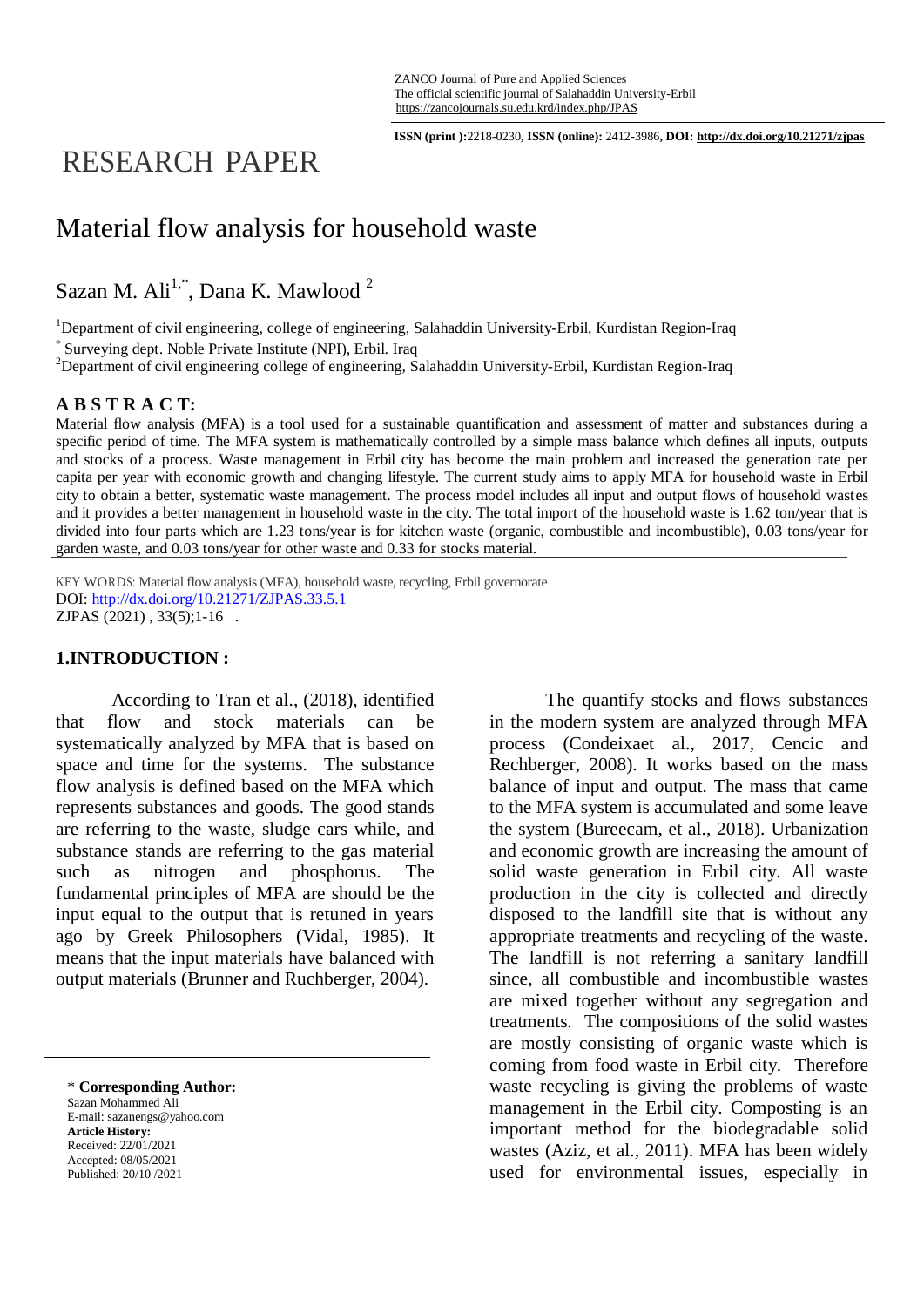management of waste material. MFA can be used for policy of the waste management. In this research, MFA used for household waste in Erbil northern Iraq that is to determine both out and input flow material in the household to obtain better organize waste management.

2

In this paper, MFA was aimed for the quantification and identification of input and output of household waste so as to achieve a better systematic management of household waste. The application of Material Flow Analysis (MFA) in this study is relevant in monitoring waste flows and substances within the model. In addition, MFA is looking for finding the flow waste in the model for management of the household waste and determine input and out flows in household waste of Erbil city. The data is obtained from previous studies and researches.

#### **2. MATERIALS AND METHODS**

#### **2.1. Study Area & data collection**

Erbil city is the capital of Kurdistan region northern Iraq situated at 36.1901° N, 43.9930° E.

It has a population of more than one million citizens (figure 1). The solid waste generation is 0.654 kg per capita per day in 2010 in Erbil city (Aziz et al., 2011). Table 1 shows the data of solid waste components for a single family that is contains 5 persons in Sarbasti quarter in Erbil city for one week duration. Considering one family represent all methodologies that needed to be taken into account in determination of generation rate of household wastes. Samples were collected in plastic bags. Each plastic bag weighed alone for each day during one week. The components of solid waste and its generation rate (GR) determined during one week for a five members of the family. Based on the following equation (Metcalf  $& Eddy, 2003$ ):

|  | <b>Generation rate</b> |  |
|--|------------------------|--|
|  |                        |  |
|  |                        |  |



Figure 1 Location of Erbil city map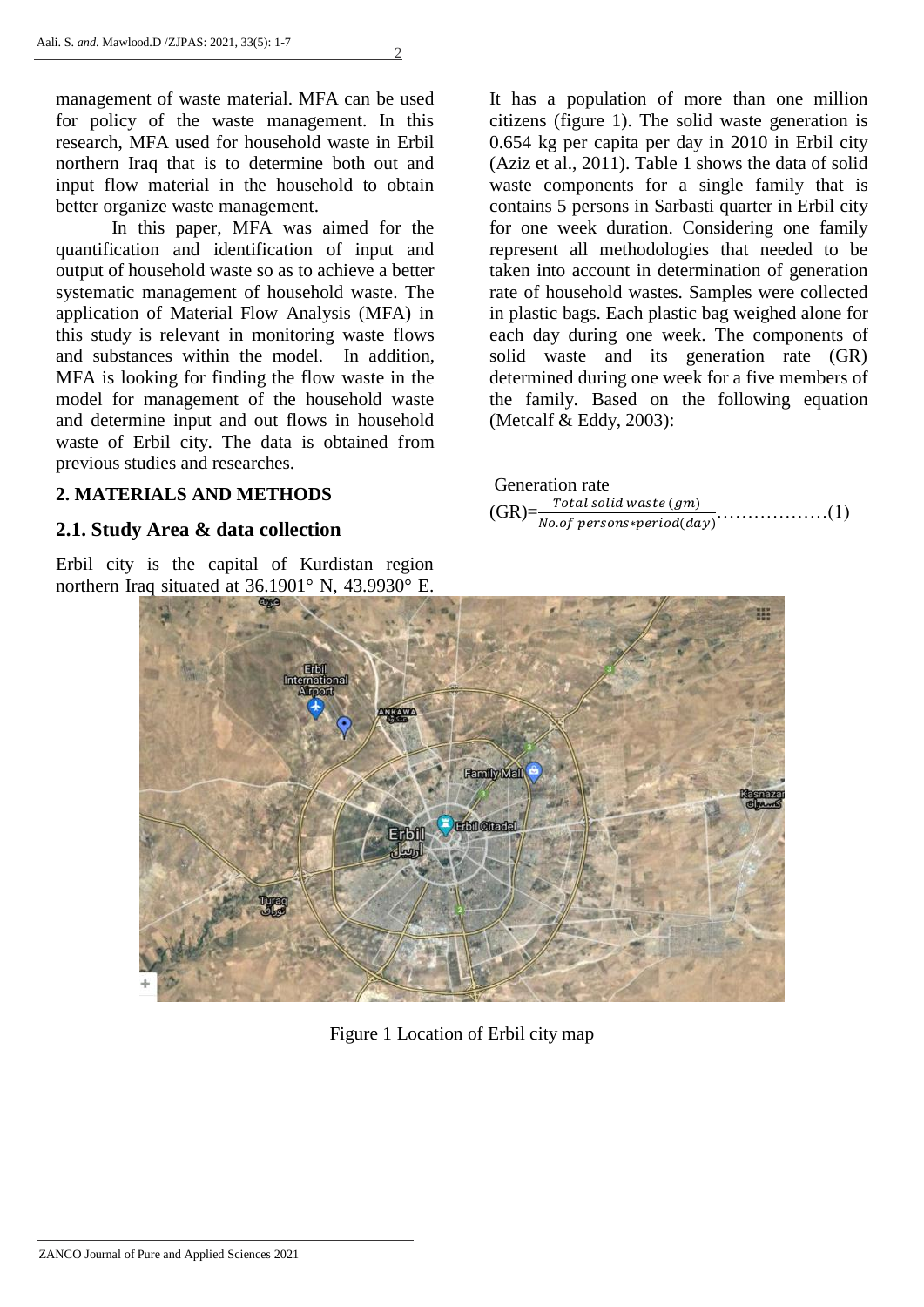| Period<br>(Day) | person<br>ಕ<br>ż | $\binom{2}{3}$<br>Food | Paper(gm) | <b>Metal</b><br>$\widehat{g}$ | Plastic<br>(gm) | Glass<br>$\binom{2}{3}$ | Cloths<br>$\binom{2}{3}$ | weight<br>$\widehat{\mathbf{g}}$<br>Total | Kg/cap.day<br>$\mathfrak{B}$ | Combustible<br>$\widehat{\mathbf{g}}$ | Incombustible<br>$\widehat{\mathbf{g}}$ |
|-----------------|------------------|------------------------|-----------|-------------------------------|-----------------|-------------------------|--------------------------|-------------------------------------------|------------------------------|---------------------------------------|-----------------------------------------|
|                 | 5                | 5936                   | 413       | 162                           | 191             | 304                     | 383                      | 7389                                      | 1.4778                       | 987                                   | 466                                     |
|                 | 5                | 2260                   | 29        | .                             | 141             | 154                     | 354                      | 2938                                      | 0.5876                       | 524                                   | 154                                     |
|                 | 5                | 2648                   | 150       | .                             | 57              | .                       | 160                      | 3015                                      | 0.603                        | 367                                   | $\theta$                                |
|                 | 5                | 3522                   | 238       | 86                            | 52              | 354                     | 57                       | 4309                                      | 0.8618                       | 347                                   | 440                                     |
|                 | 5                | 4290                   | 581       | $\ddots$                      | 18              | 84                      | 245                      | 5218                                      | 1.0436                       | 844                                   | 84                                      |
|                 | 5                | 2152                   | 265       | 459                           | 43              | 479                     | 27                       | 3425                                      | 0.685                        | 335                                   | 938                                     |
|                 | 5                | 2691                   | 612       | $\cdots$                      | 829             | 150                     | 500                      | 4782                                      | 0.9564                       | 1941                                  | 150                                     |
| <b>Total</b>    |                  | 23499                  | 2288      | 707                           | 1331            | 1525                    | 1726                     | 3107<br>6                                 |                              | 534<br>5                              | 2232                                    |

Table 1 Components and generation rate of solid waste for a household in Erbil city

According to the table 1, the average generation rate is 0.887 kg per capita per one day. It is indicated that each person in Erbil city produces 0.887 kg of solid waste per one day. The household solid waste comes from organic waste (food waste) from kitchen, combustible (plastic, paper and cloth) and incombustible (metal and glass) wastes. The total food waste is 23.499 kg

per week. In addition, the total combustible waste (paper, plastic and cloth) is 5.345 kg/week while the total amount of incombustible waste (metal and glass) is 2.232 kg per week. Food waste generates majority of wastes from households which is 23 kg/week (about 75% of total waste. Figure 2 illustrates the amount of wastes generates during one week in kg. Total waste generated from the household family is 31.076 kg per week.



Figure 2 shows the waste generation from household in Erbil city

## **2.2 Mathematical implementation and calculation algorithm of MFA**

During starting calculation to compute unknown of a graphical models created by STAN, it has to

be transformed automatically into a mathematical models using four types of equations as follows: Balance equation:  $\sum$ input=  $\sum$ output + change in stock

Transfer coefficient equation: output  $x =$  transfer coeff. to output x  $\sum$ inputs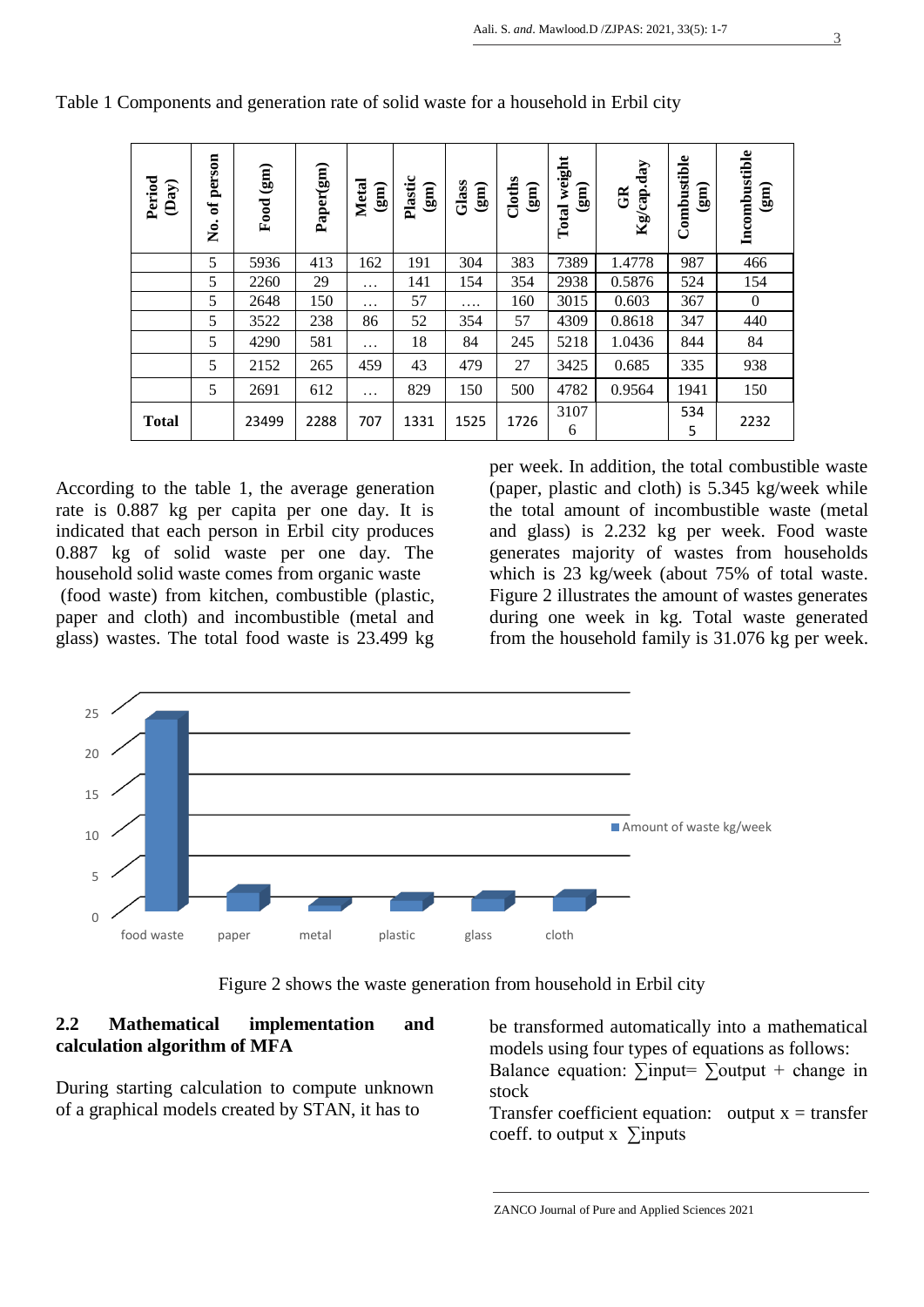Stock equation: stock Period  $i+1$  = stock Period i + change in stock Period i

Concentration equation: mass substance  $=$  mass good · concentration substance

The above equations contain measured, unknown and exactly known variables

To enhance the accuracy of measurements, at least one equation should be known with one measured variable data reconciliation. To obtain this goal, a Gauss-Jordan elimination method is proposed by (Madron, 1977) for the original linear constraint matrix. Necessary corrections of the measurements are check by statistical tests which can be explained by random errors or gross errors. Consequently, for the unknown quantities, improved values are used to calculate the quantity. The corresponding uncertainties are determined with the method of error propagation.

## **2.3 MFA for household waste management in Erbil city**

The below flow analysis is demonstrated by STAN 2.6.801 software (figure 3). It illustrates the material flow analysis MFA for waste in households. The input and output wastes are illustrates. The majority of solid waste in households in Erbil city is organic waste based on data of this study and other researchers in literature review. The input flow of household waste mainly generated from kitchen, garden, bathroom and others. The output flow is the system is mostly organic, combustible (plastic, paper and cloth), incombustible (metal and glass), and wastewater and methane gas emission.



Figure 3 shows the MFA input and output household waste in Erbil city

#### **2.4 MFA processes (input and output data with STAN)**

STAN is free software used for material flow analysis. It is based on mass balance principles to input data (Tang and Brunner, 2013, Laner et al., 2014). Figure 4 and 5 show the Material Flow Analysis (MFA) for household system in Erbil for 2020. It illustrates the total input and output of the system and the source of waste contributed from kitchen, bathroom, garden and other wastes, from kitchen, organic waste, combustible and incombustible wastes were generated. The total input of the system is 1.62 tons per year. The organic waste which is food waste contributed the highest amount of waste with 31.076 kg per week i.e. %75 of waste generation is food waste. Followed combustible is about  $(\frac{6}{17})$ , incombustible (%7.18) and garden waste. It is

supported by other studies that major component of municipal solid waste in Erbil city is food waste (%79) (Aziz et al., 2011). Since all activities occurs in the kitchen such as cleaning, cooking and waste generation (organic, combustible and incombustible wastes), so the total input flow for kitchen in the MFA system is 1.23 tons per year. The input flow for organic waste, combustible and incombustible waste are 0.7, 0.3 and 0.23 tons per year. The rest of the wastes refer to garden and other wastes. The output waste of organic waste can generate home composting. A part of home composting (0.3 tons per year) can be used back for gardening and another portion (0.4 tons per year) will disposed to landfill resulting in degradation of organic materials. High concentration of heavy metals inside compost result in harmful compost for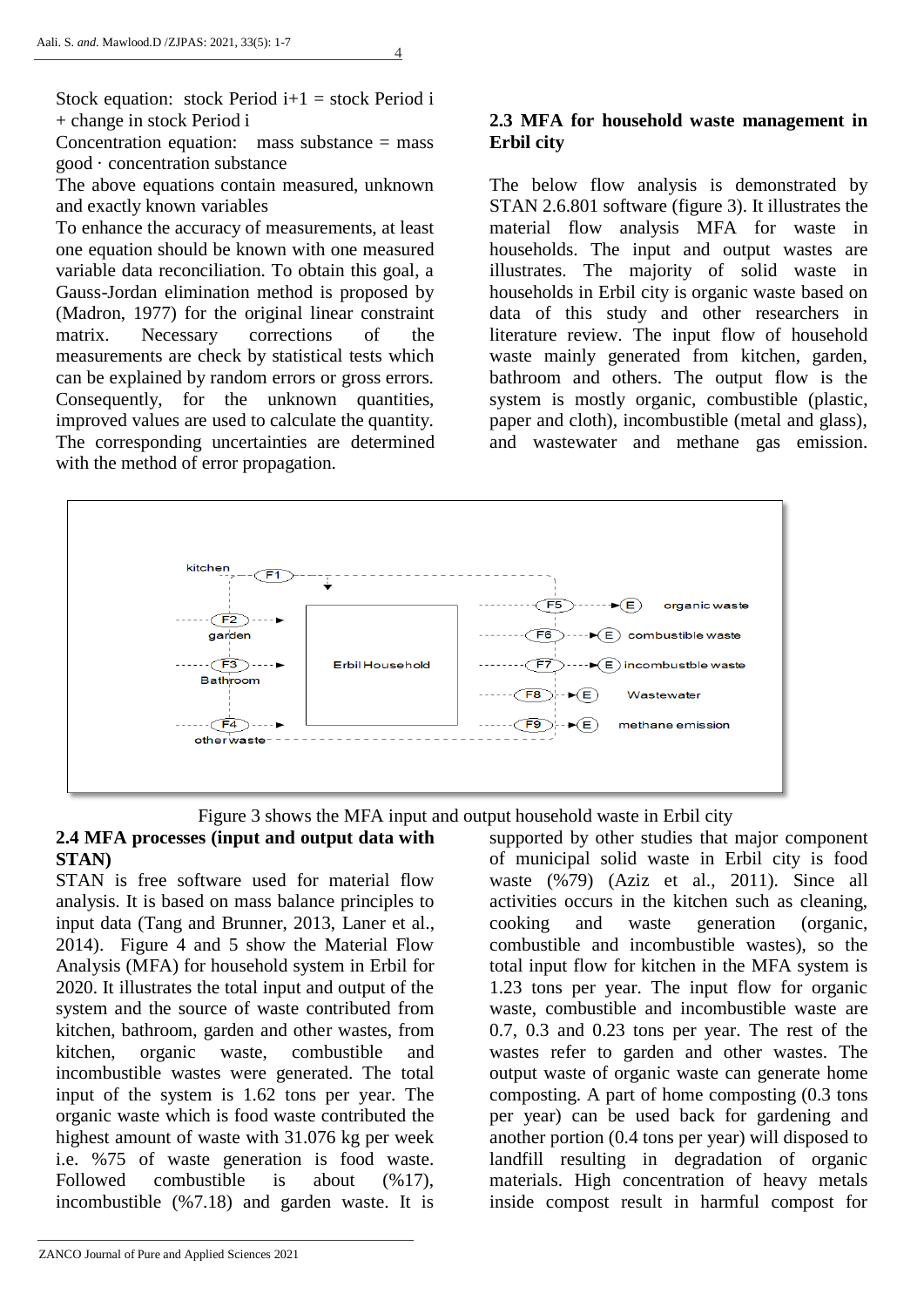planting and animals (Abdii and Schlosser, 2019) solid waste On the other hand, combustible waste can be treated by thermal treatment such as gasification and incineration treatment (0.3 tons per year), while the final production of the treatment (fly ash) go to landfill. Moreover, the input flow for incombustible waste is 0.23 tons per year. The output of incombustible material can be separated and recycled as a raw material for industrial using (0.76 tons per year) while other part (0.15 tons per year) disposed to landfill site. For the input flow of water supply system, 279 liter per capita per day estimated according to literature review and general directorate of water and sewerage in Erbil city (GDWS and Abdullah et al., 2020). The input water supply is 509.51 m3 per year is used as water consumption use for a household system which is calculated as below. The output flow produced wastewater, which is about 80% of water consumption (406.61 m3 per

year). The wastewater generation is discharged into the environment directly. In addition, in the landfill site methane gas is estimated to be emitted into the air which is produced from the waste disposal as a result of waste accumulation (Qayyum & Norahikin, 2017 and Ghani et al., 2019).

 After conducting all input and out flow of waste. The software calculates and analysis the system for a given period of time with showing no error in the calculation part of the system as in the bottom box all layers are in blue color with right description of each of them(Yoshida et al., 2009) (figure 6). In this study, MFA is conducted for waste management in household in Erbil city.

#### Water consumption L capita/day= 279

Water consumption for a family with 5 person/ year=  $279*5*365/1000= 509.175$  $m^3$ /year



Figure 4 MFA system analysis (mass flow tons/year)



Figure 5 MFA for household (volume flow m3/yr)

ZANCO Journal of Pure and Applied Sciences 2021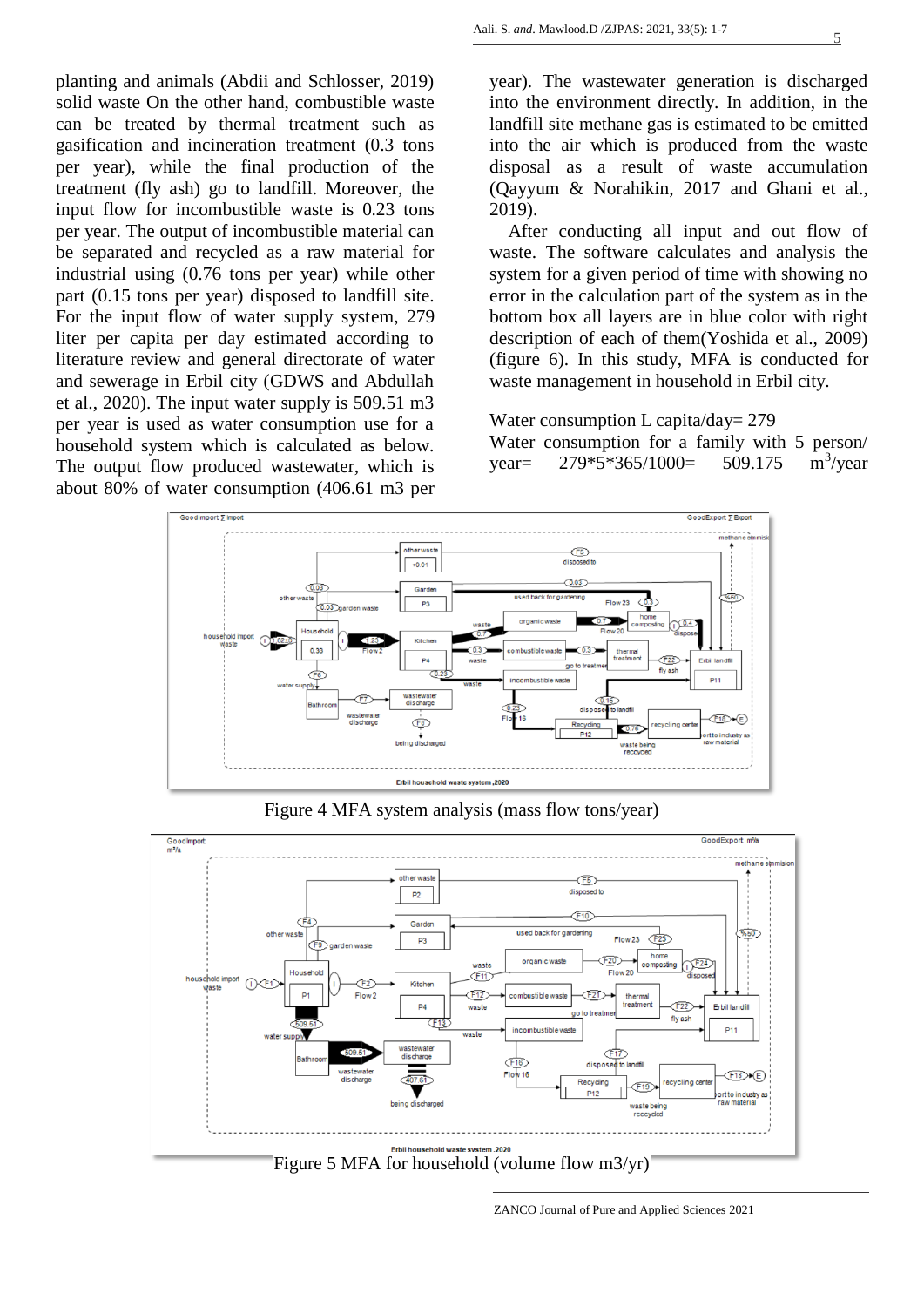

6

Figure 6 MFA calculations with no error in the system

## **3. CONCLUSION**

In this study the following concludes have been determined. MFA applied for the assessment of waste management in Erbil city. Basic principles of mass balance conservation are used to define the processes of the system.

1. It is concluded that majority of household waste generation comes from combustible and non combustible.

2. The organic waste (food waste) is covers about 75%, combustible is about 17% and incombustible is 7%.

3. The total import of the household waste is 1.62 ton/year that is divided into four parts which are 1.23 tons/year is for kitchen waste (organic, combustible and incombustible), 0.03 tons/year for garden waste, and 0.03 tons/year for other waste and 0.33 for stocks material.

4. The household requires to be minimized from the quantity of organic wastes.

5. Some of the materials can be separated from incombustible waste which can be used for as a raw material in the industrial.

6. Moreover, some parts of organic waste can be used in the home composting that is used for gardens and other large part is going to the landfill sites.

7. The MFA system has able to obtain the management of the household waste in cities in a more sustainable way.

## **REFERENCES**

- ABDII A. & SCHLOSSER S. 2019. Determining Of Heavy Metals Content In Three Leafy Vegetables Treated With Compost Produced By Quashie Municipal Solid Waste Plant. *Journal of University of Duhok., Vol. 22, No.1 (Agri. and Vet. Sciences), Pp 122- 131.*
- ABDULLAH, R. A., ALI, H., & MOHAMMED, M., 2020. Characteristics of Erbil wastewater. Online at *https://www.researchgate.net/publication/3420045 77\_CHARACTERISTICS\_OF\_ERBIL\_WASTEWAT ER*
- AZIZ, S. Q., AZIZ, H. A., BASHIR, JK. M., & YUSOFF, M. S., 2011. Appraisal of domestic solid waste generation, components, and the feasibility of recycling in Erbil, Iraq. *Journal of Waste Management & Research, 29(8), pp.880-887.*
- BRUNNER, P. & RECHENBERG, H., 2004. Practical Handbook of Material Flow Analysis. Boca Raton, *FL: Lewis Publ.*<br>BUREECAM, C.,
- C., CHAISOMPHOB, T. & SUNGSOMBOON, P., 2018. Material flows analysis of plastic in Thailand. *journal of Thermal Science , 22(6 Part A), pp.2379-2388.*
- CENCIC, O. & H. RECHBERGER. 2008. Material flow analysis with software STAN. *Journal of Environmental Engineering and Management 18(1): 3–7.*
- CONDEIXA, K., HADDAD, A. & BOER, D., 2017. Material flow analysis of the residential building stock at the city of Rio de Janeiro. *Journal of Cleaner Production, 149, pp.1249-1267.*
- General Director of water and sewage in Kurdistan region.
- GHANI, L.A., MAHMOOD, N.Z., MUHAMMAD, Z., BAHRI, S. & SAPUTRA, J., 2019. The energy flow for maize production: An application of material flow analysis (MFA) and giddens